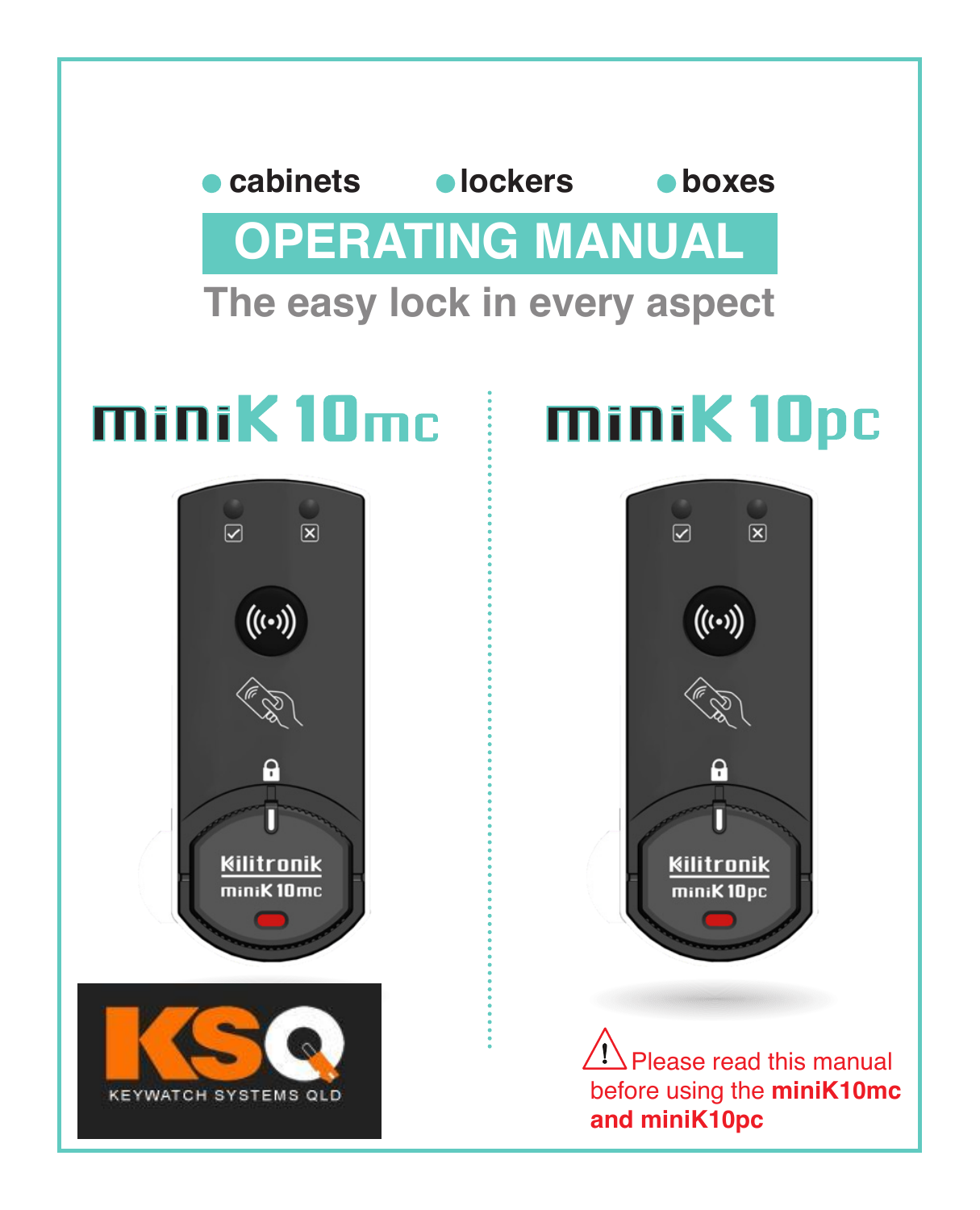### **INDEX**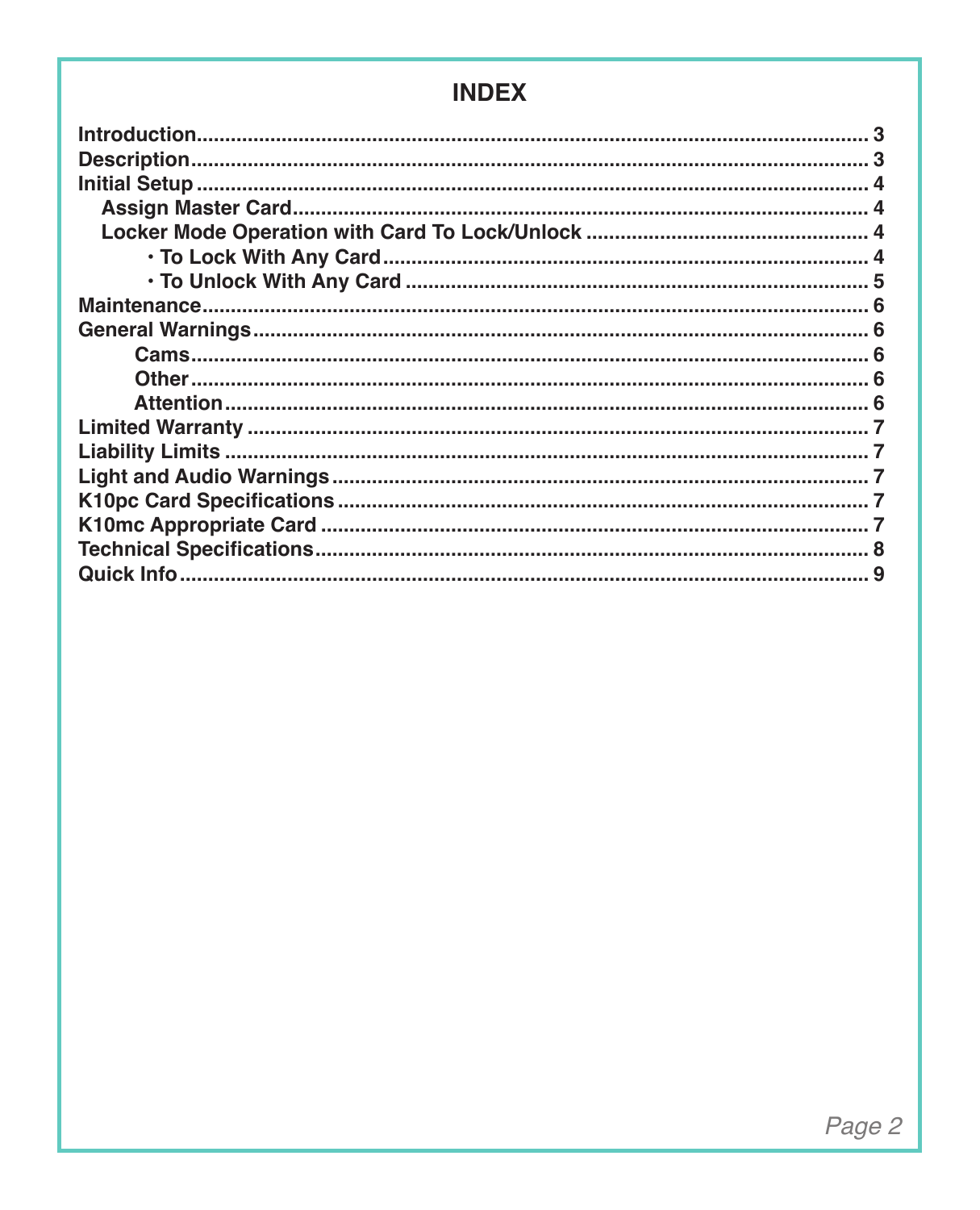### **INTRODUCTION**

- 1. Red LED
- 2. Green LED
- 3. Keypad
- 4. Lock Body
- 5. Closing Position
- 6. Knob Indicator
- 7. Opening Position
- 8. Knob
- 9. Mounting Screw
- 10. Lock Body
- 11. Battery Cover
- 12. Battery Cover Screw
- 13. ID Label
- 14. Hand Knob Frame
- 15. Cam
- 16. Cam Screw
- 17. Mounting Nut, R/L Stop Cam



### **DESCRIPTION:**

Besides the stylish and enriching design of the **miniK10mc / miniK10pc** cabinet lock, there are various features that make the lock different from others, such as allowing to use with wet hands, easy and quick installation at wood and steel cabinets, easy application at existing cabinets, easy application at right/left cabinet doors, higher battery life with very low energy consumption, high reliability and operating with a contactless card.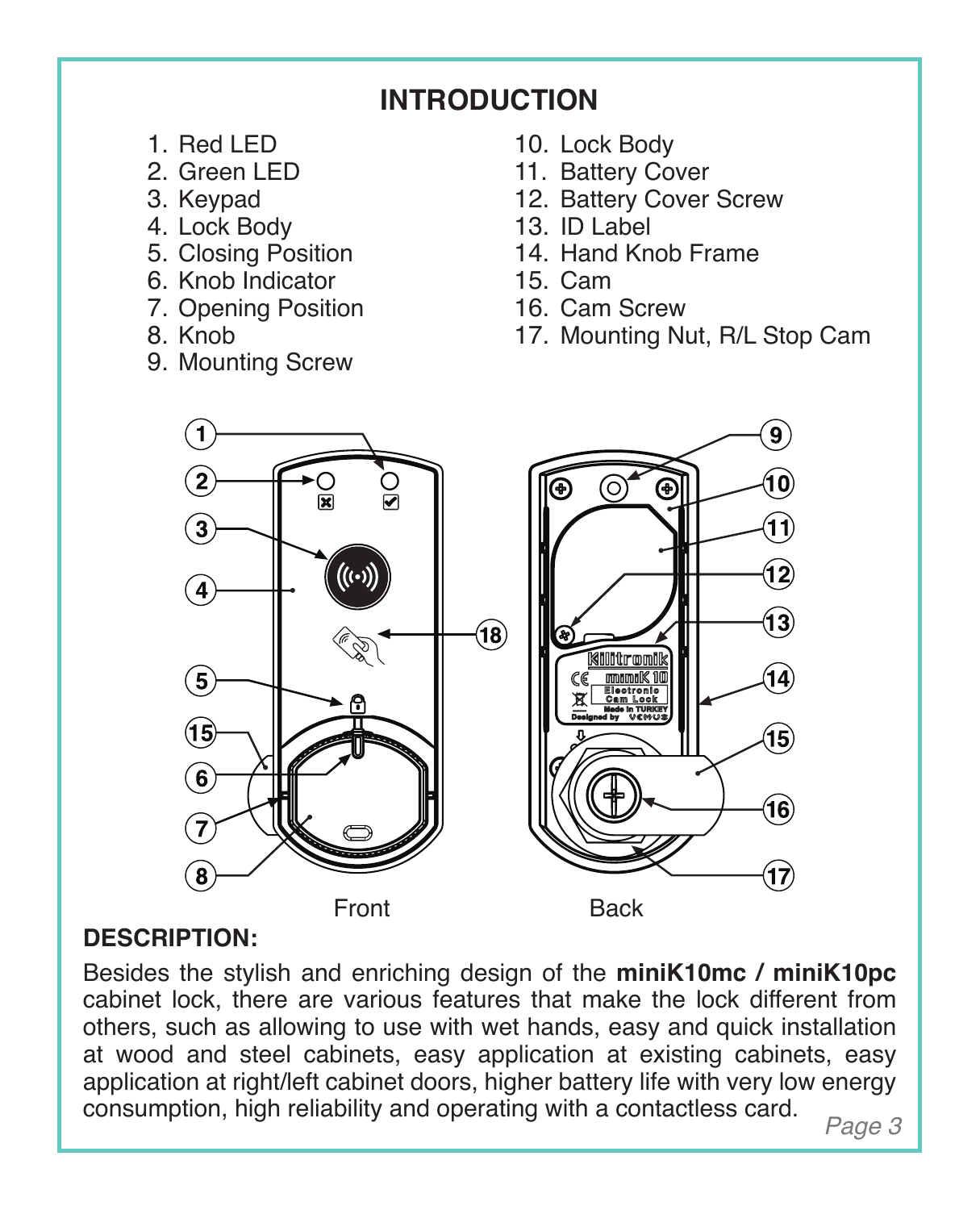### **INITIAL SETUP:**

### **• Assign Master card:**

1- Press the button, beep is heard with green led flashing repeatedly. 2- And then present the master card to the lock until two tone beep is heard and green led blinks. *(You have to do this action in 4 seconds otherwise red led blinks and the lock sleeps.)*



**This step is valid if there is no assigned Master Card before.**

### **• Locker Mode Operation**

- **To Lock:**
	- 1- Press the button for wake the lock up. Only one beep is heard.
	- 2- Present user card / master card to the keypad.

*(You have to do this action in 4 seconds otherwise red led blinks and the lock sleeps.)*

3- Turn the handle to the locked position.

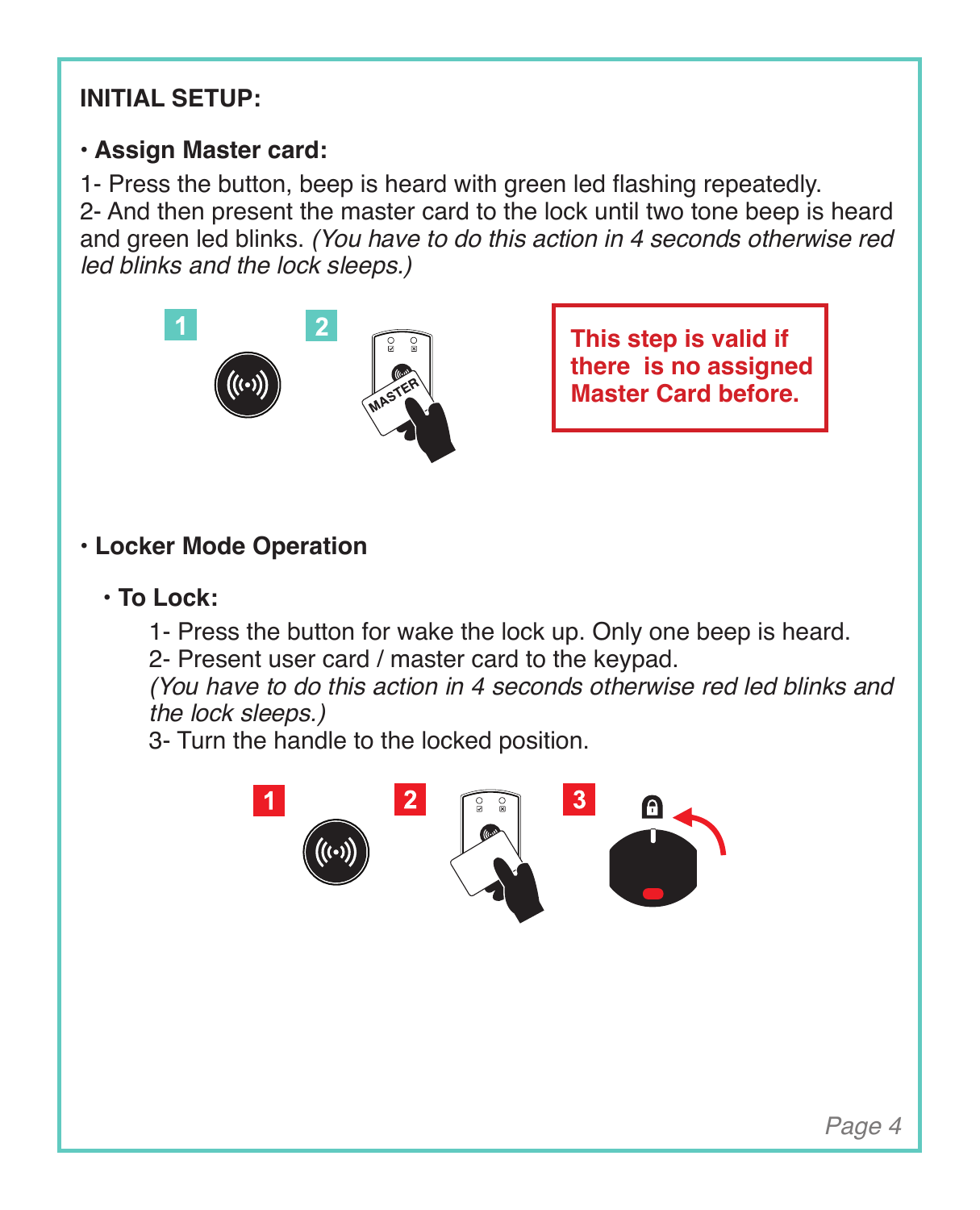### **• To Unlock:**

1- Press the button for wake the lock up. Only one beep is heard 2- Present the card that locked the cabinet / master card to the keypad. *(You have to do this action in 4 seconds otherwise red led blinks and the lock sleeps.)*

3- Turn the handle to the unlocked position.



### **P.S:**

When you lock the cabinet with a user card other than master card, you can not close another cabinet with this user card. If you want to use this user card with another cabinet, first please open the closed cabinet with same user card.

If you open the closed cabinet with the master card, you can not use the same user card for another lock. Please close first with master card and then open it with the same user card that locked the cabinet.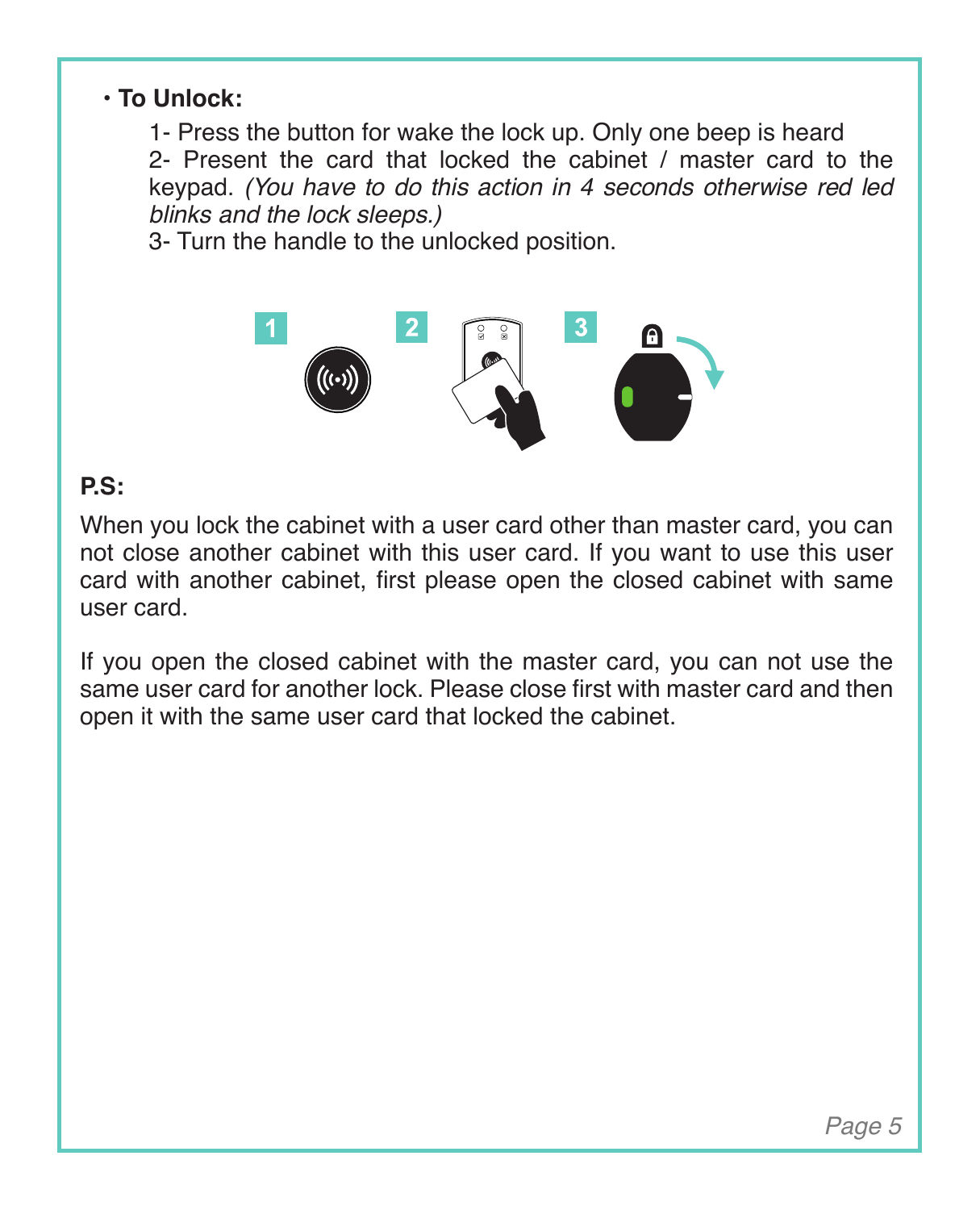### **MAINTENANCE:**

- Clean front of lock with a mild damp cloth with detergent if needed.
- Do not use any hard or scratching cleanser.
- Do not clean with chemical materials that melt plastic (thinner, acetone, etc.)
- -Be careful not to spill water on lock.

### **GENERAL WARNINGS:**

- Read manual before using lock.
- Periodically check nuts and screws to be tightened.
- Do not over-tighten nuts or screws. Do not use an electric screw gun during installation unless equipped with a torque adjuster.The maximum torque on the cylinder screw is 2Nm.

Cam Placement

7/8" Straight Cam 22mm 1-1/2" Straight Car 38mm

- Not possible for front side of lock to be opened
- by breaking or trying to force open lock.
- Use CR2450 3.0V Lithium batteries.

### **CAMS:**

- Two cams are included
- Cams can be placed at
- increments of 90 degrees
- The Stop Cam (#4) in installation
- instructions can be positioned for

turning the cam clockwise or counter-clockwise

### **OTHER:**

Battery failure override- The miniK10 has 2 external nodes surrounding the red and green indicator lights where an external battery can be connected long enough to enter in the correct code to open the lock allowing new batteries to be installed.

### **ATTENTION!**

In case of any failure, inform the vendor in writing of the detailed description of the failure. In case of any intervention in the device, such as attempting to repair the device, the device gets **OUT OF WARRANTY.**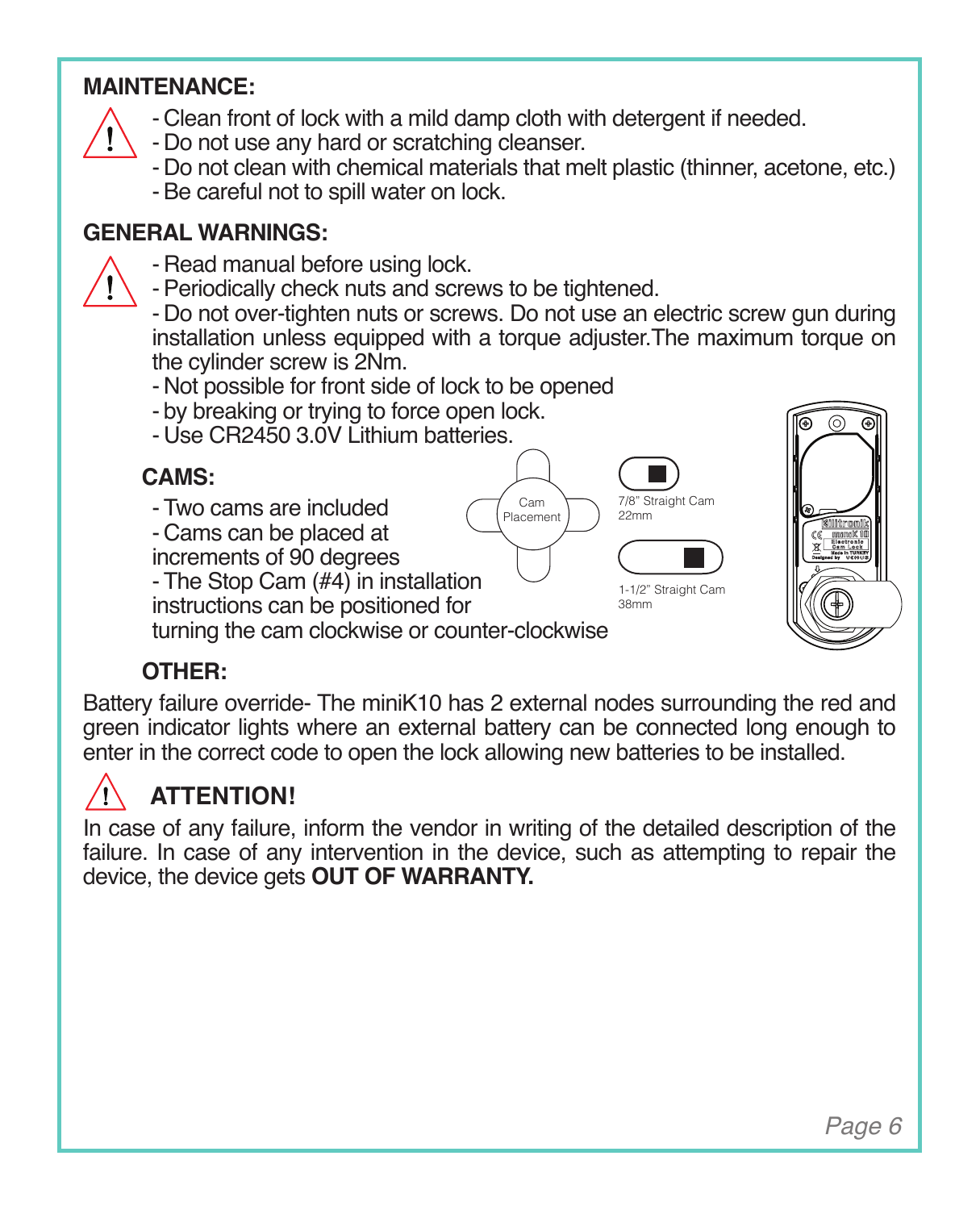### **LIMITED WARRANTY:**

Kilitronik offers a one year limited warranty all products to be free from manufacturing defects in materials and workmanship. This warranty does not cover the battery, lost combinations or damages caused by improper mounting, improper or unreasonable use.

### **LIABILITY LIMITS:**

This is a limited warranty and is in lieu of all other warranties (including the implied warranties of merchantability and fitness for use) and under no circumstanc es shall Kilitronik be liable for any incidental or consequential damages or losses.

### **LIGHT AND AUDIO WARNINGS:**

| Card is accepted  | Green LED blinks with 2 repeated audio warnings. |
|-------------------|--------------------------------------------------|
| <b>Wrong card</b> | Red LED blinks with 4 repeated audio warnings.   |
| Low batterty      | Red LED blinks 5 times after each operation.     |

### **K10pc CARD SPECIFICATIONS:**

| <b>Transponder Chip</b> | EM4100 Compatible          |
|-------------------------|----------------------------|
| Frequency               | 125Khz                     |
| <b>ID Size</b>          | 64 bit Read Only           |
| Encoding                | <b>Manchester Encoding</b> |

### **K10mc APPROPRIATE CARD:**

MIFARE Classic® cards...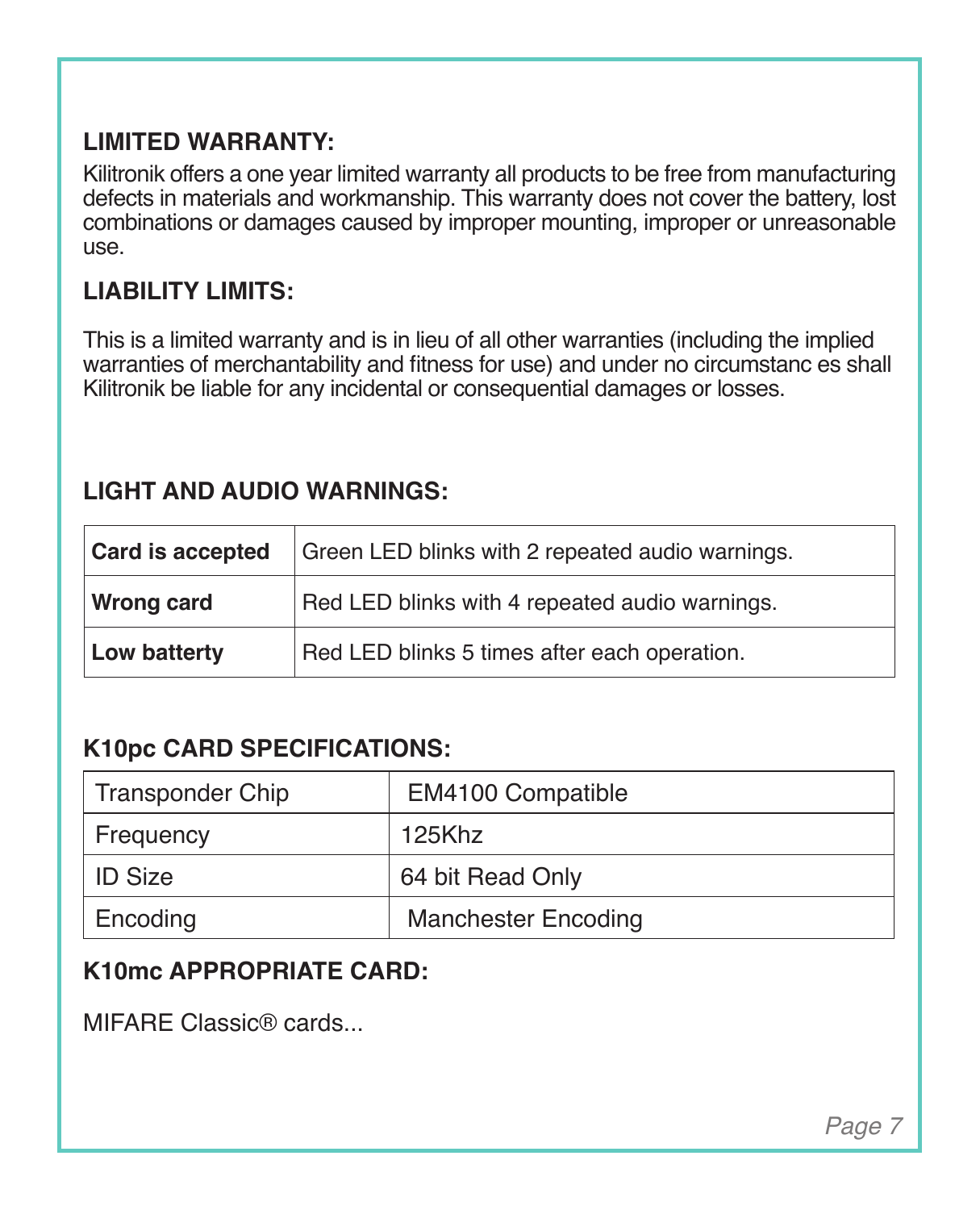### **TECHNICAL SPECIFICATIONS:**

| Weight                       | 71 q (2.5 oz) (excluding cam and mounting) |
|------------------------------|--------------------------------------------|
| Key Pad                      | Silicone Keypad with metal dome            |
| <b>Operating Temperature</b> | +10 / +50 °C (50 - 122 °F)                 |
| Storage Temperature          | +0 / +60 °C (32 - 140 °F)                  |
| <b>Operating Moisture</b>    | 20% - 80% Rh (without condensation)        |
| Replaceable Battery          | 3V Lithium CR2450                          |
| Battery Life (*)             | Up to 5 years (for 10 uses a day)          |

 $\bigwedge$  **ATTENTION:** (\*) (Battery life may vary in accordance with battery brand, programming parameters and environmental conditions of the product is used.)

**ATTENTION:** miniK10 is made for only interior usage.

### **Thank you**



Congratulations for making this eco-friendly choice! By purchasing a miniK10, you will prevent additional batteries going to the landfills over the up to 5 years. (\*)This period may be reduced according to battery performance, environmental conditions and frequency of use.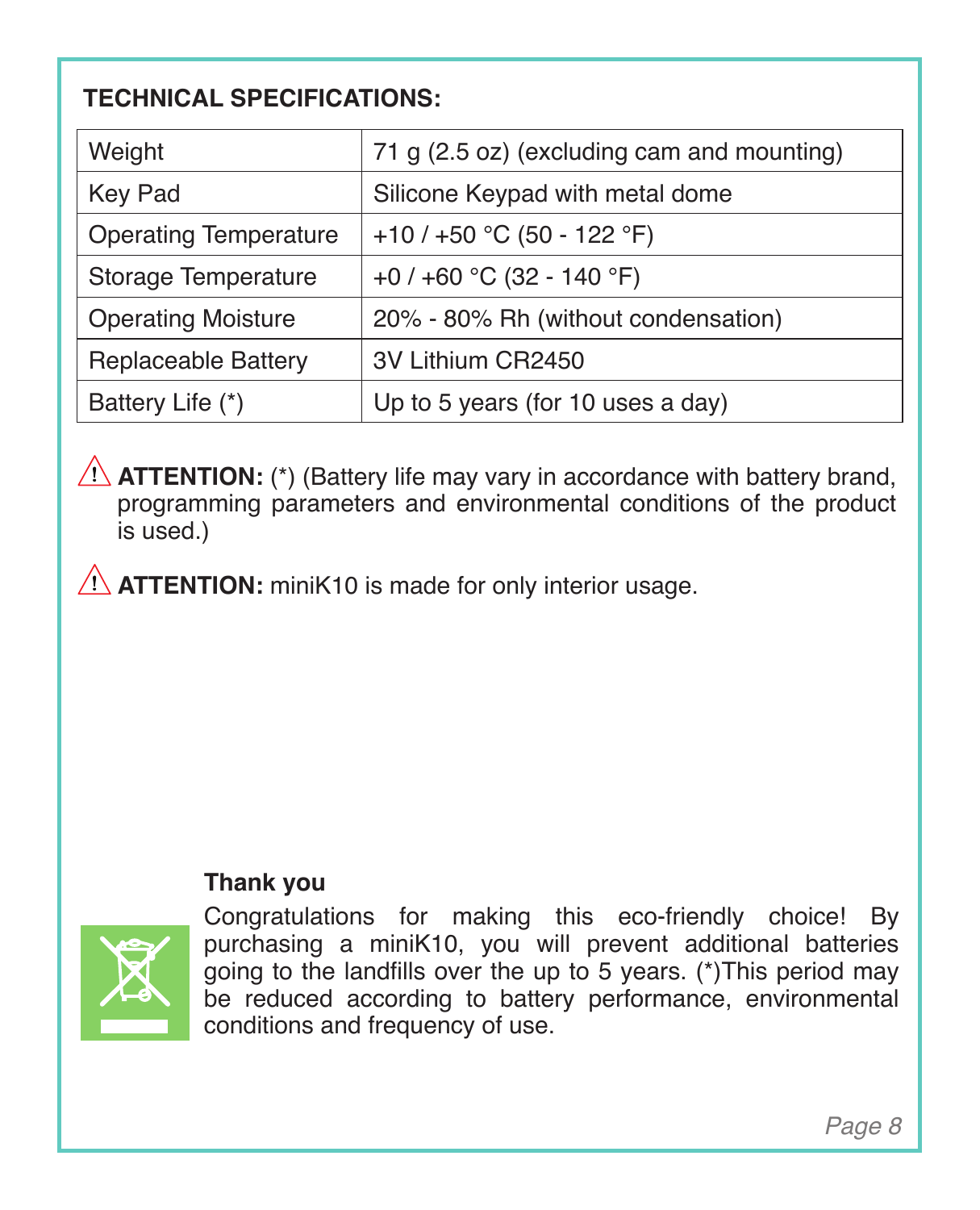minik10mc



miniK10pc

# **QUICK INFO**

# **LOCKING / UNLOCKING WITH USER CARD**



## **LOCKING / UNLOCKING WITH MASTER CARD**



*Page 9*